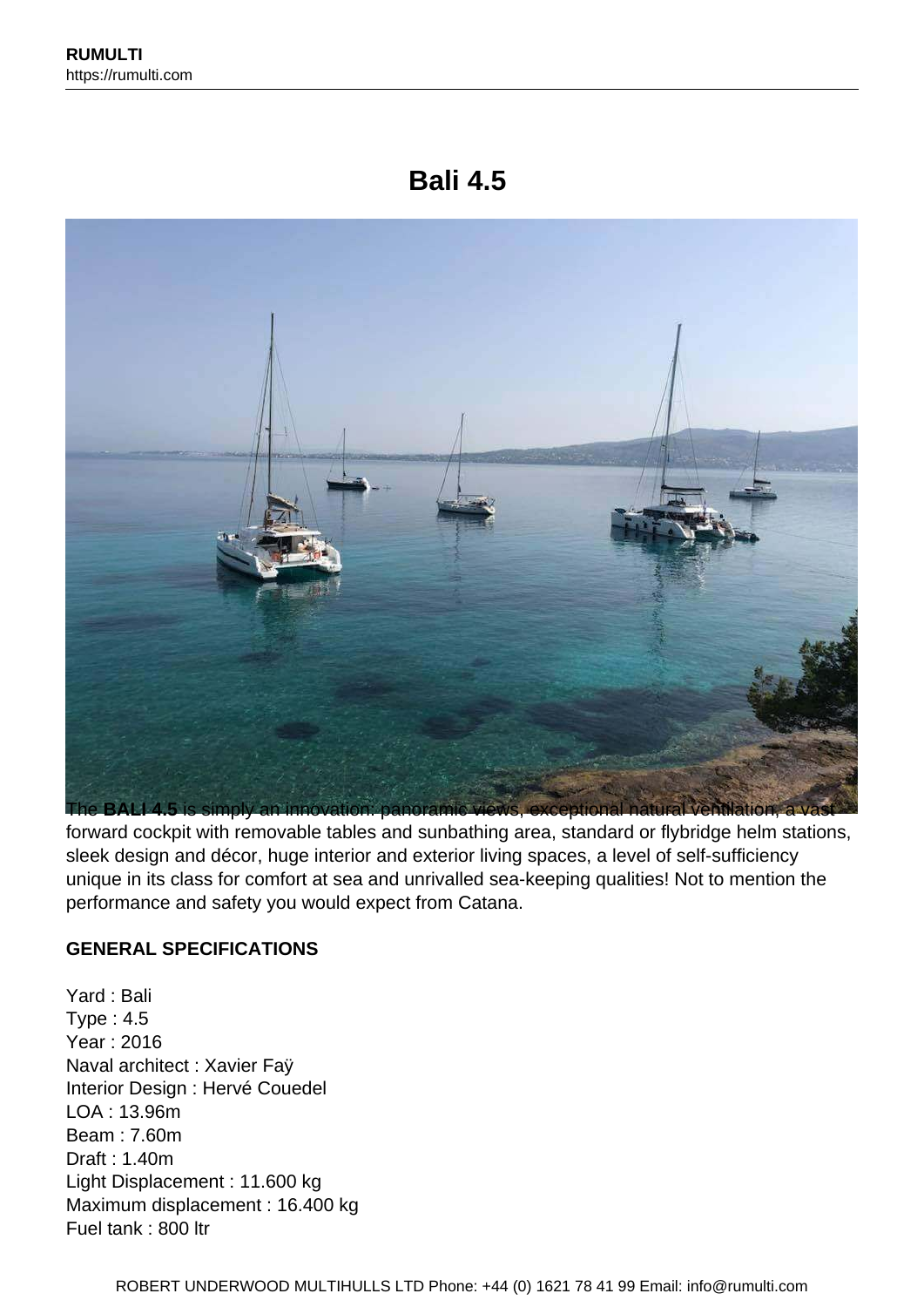Fresh water tank : 800 ltr Engine : 2 x 50 HP NANNI Propellers : 2 3-blade propellers Drive : Saildrive Engine hours : approx 1800h Generator hours : approx 360h Last antifouling : 2020 Flag : Greek

#### **SAILS & RIGGING**

Fully battened Dacron square top main sail – 70m² Solent on furler – 39m² Lazy bag, Lazy Jacks Automatic reefing on 1st and 2nd reef

#### **DECK FITTINGS**

Electric winch Rigid bimini in sandwich **Davits** Swimming ladder Folding gangway Front cockpit tables Canvas fabric enclosures at helm station Sun protection canvas for side and aft cockpit Helmstation cushions Sunbathing cushions for bimini Cockpit loudspeaker Cockpit shower hot/cold water Large sliding door Lockers under seats Large GRP cockpit table Large forward cockpit with large lounge seats and integrated storage with cushions

#### **MOORING**

Electric windlass Anchor Secondary anchor Fenders Braided Nylon warps

#### **ELECTRONICS**

VHF GPS Plotter Raymarine Autopilot Log & depth sounder